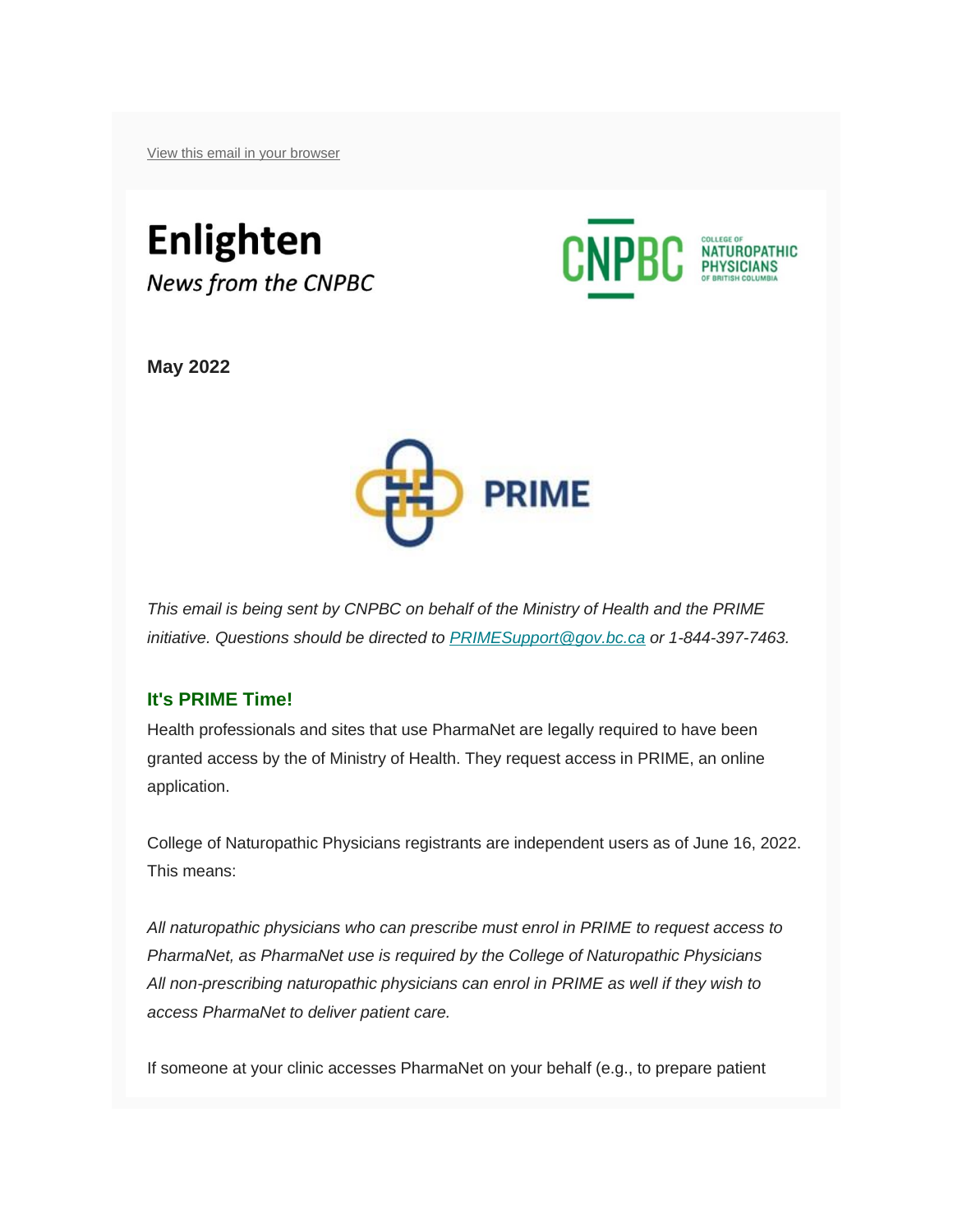charts), they must also enrol in PRIME before using PharmaNet.

## **Next Steps**

Ensure you have the [BC Services Card app](https://www2.gov.bc.ca/gov/content/governments/government-id/bcservicescardapp/setup/download-app) set up. (The BC Services Card app proves who you are online. PRIME only collects your name, birthdate and address from the app, to identify you. This use is completely separate from your PHN and healthcare information.)

If you deliver patient care in a private practice:

*Select a PharmaNet software vendor that best suits your practice needs. For private community practice vendor contact information [click here.](https://www2.gov.bc.ca/gov/content/health/practitioner-professional-resources/system-access/health-practice-access-to-pharmanet) It is the vendor's application that you use to access PharmaNet.*

CareConnect: [careconnect@phsa.ca](mailto:careconnect@phsa.ca) | [www.my.careconnect.ca/](http://www.my.careconnect.ca/) Excelleris: 1-866-728-4777 | [www.excelleris.com/](http://www.excelleris.com/) iClinic Inc.: 604-566-9862 | [www.iclinicemr.com/](http://www.iclinicemr.com/) Medinet: 1-800-737-3771 | [www.medinet.ca](http://www.medinet.ca/) Plexia Electronic Medical Systems Inc.: 604-269-3733 | [www.plexia.ca](http://www.plexia.ca/)

[Register your site.](https://pharmanetenrolment.gov.bc.ca/site) You will need to do this before you enrols in PRIME – see instructions below [Enrol as a user in PRIME](https://pharmanetenrolment.gov.bc.ca/info) – see instructions below

#### **How to Register a Site**

A site is a combination of a physical location and a PharmaNet software vendor. If a practice has one location with two PharmaNet software vendors, they would have two sites. If they have two locations and one vendor, they have two sites.

Contract a PharmaNet software vendor, and identify someone who is legally authorized to sign the Organization Agreement for PharmaNet Use (they do not need to be a PharmaNet user or regulated health professional).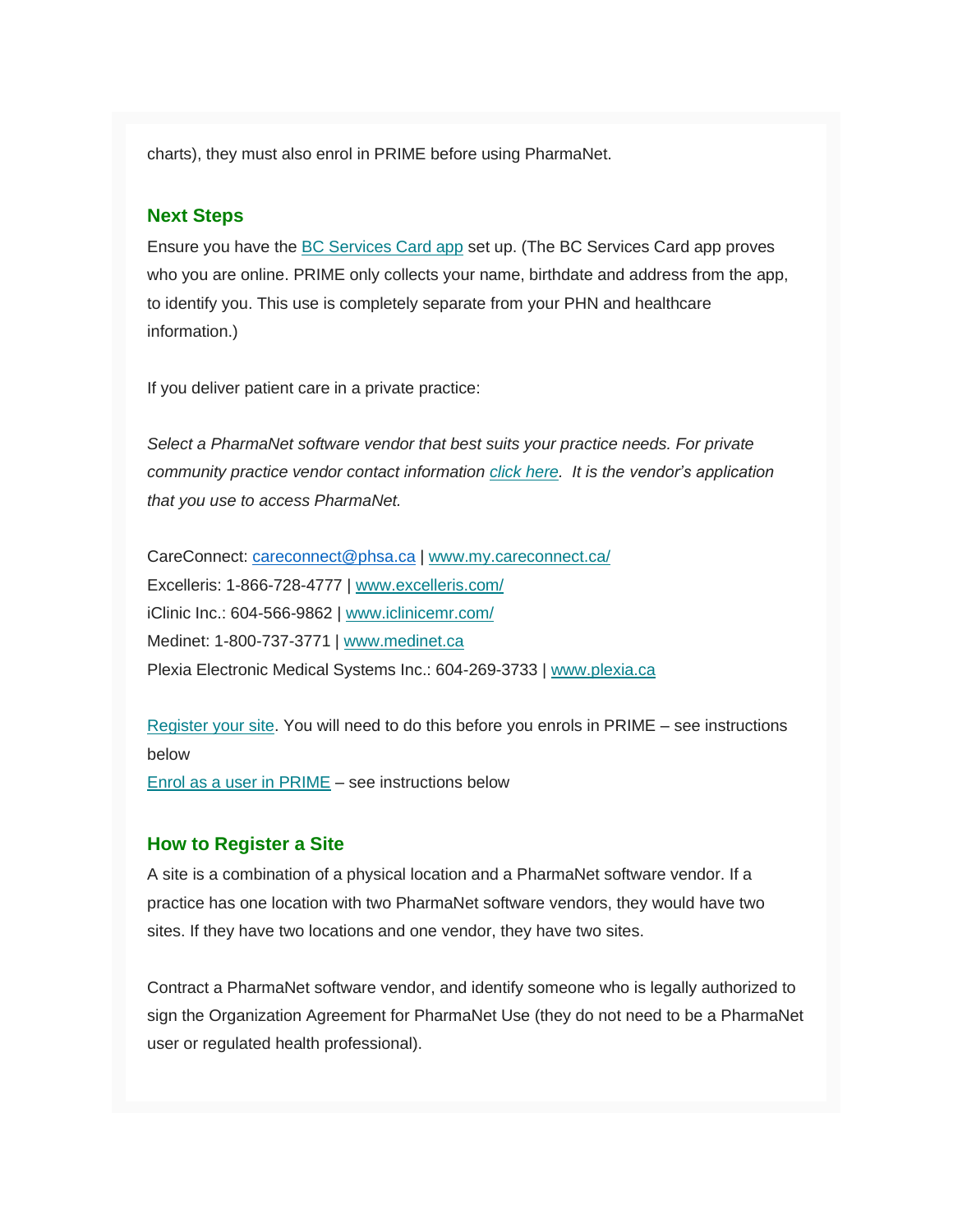Identify who will register the site in PRIME. This does not have to be the same person as in (2), but if it is, they can accept the Organization Agreement online. They will need a BC Services Card app.

Locate your municipal business license. You will need to upload this as part of the site registration process.

Full information about registering a site, with a video tutorial, is available at Community [Health Practice Access to PharmaNet.](https://www2.gov.bc.ca/gov/content?id=F17EA71ACE8B4FA3A3A38D2CEA77C088)

# **How to Enrol in PRIME**

You need:

- The BC Services Card app set up on a mobile device. See [instructions.](https://www2.gov.bc.ca/gov/content?id=034E906146794F84A00535A3F9354913)
- Your CNPBC registration number.
- The email address for the practice administrator/ office manager or vendor who sets up access to PharmaNet for users at your site

# **If You Have Already Enrolled in PRIME**

Naturopaths are independent PharmaNet users as of June 16, 2022.

If you enrolled in PRIME before June 16, 2022 as a naturopath you need to:

- Return to [PRIME.](https://www2.gov.bc.ca/gov/content/health/practitioner-professional-resources/pharmacare/pharmanet-bc-s-drug-information-network/prime/prime-dates)
- Update your profile if needed.
- Read and accept the terms of access again (a different one will be assigned).

Visit [PRIME](https://www2.gov.bc.ca/gov/content/health/practitioner-professional-resources/pharmacare/pharmanet-bc-s-drug-information-network/prime) for more information and a video of a sample enrolment. Or head straight to the [PRIME application.](https://pharmanetenrolment.gov.bc.ca/info)

# **Deadline to Enrol as a User and /or Register a Site**

If you had access to PharmaNet before June 16/22, you must apply to the Ministry of Health via PRIME by June 30, 2022 to retain that access. All new users: we encourage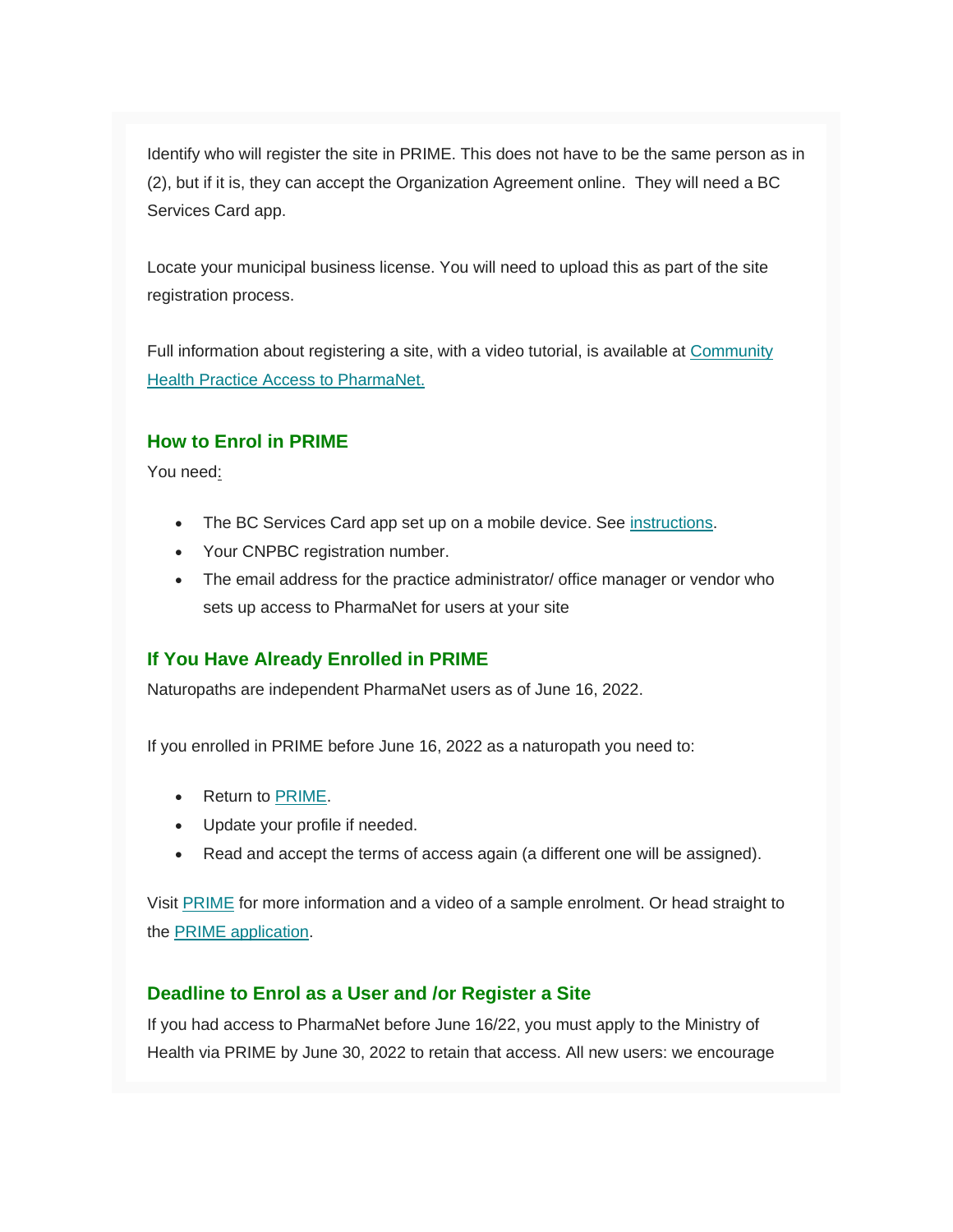you to register your site and enrol between June 16 and June 30, 2022 as focused support will be available to you.

## **From the AGM - Answers to Your Questions**

At the recent online Annual General Meeting we were pleased to welcome 761 attendees. Time constraints made it impossible to answer the resulting large number of questions and we have therefore prepared a document covering all those questions received. A number of them were duplicates and have therefore been consolidated under subject headings, so you may not find your question worded exactly as submitted. If you notice that your question has not been answered, please contact the College and we will provide an answer.

The AGM Q & A document can be viewed [here.](https://cnpbc.bc.ca/wp-content/uploads/2022-05-25-AGM-QA-final-002-2.pdf)

Answers should be viewed through the lens of the College's mandate, the protection of the public.

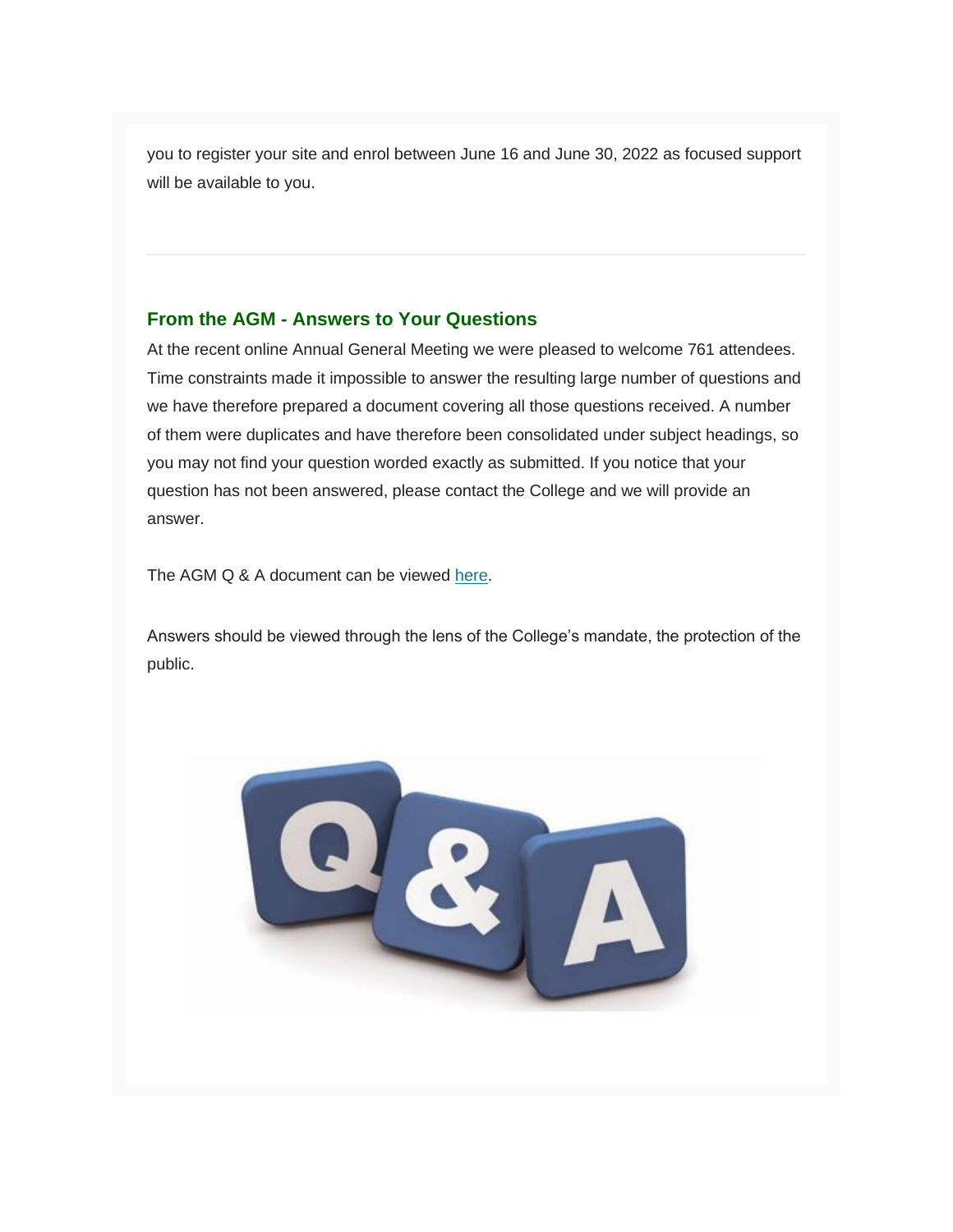## **Cultural Safety and Humility**

At the recent Annual General Meeting there was a request for access to the the 2017 [Declaration of Commitment](https://bchealthregulators.ca/wp-content/uploads/2020/05/Cultural_Safety_and_Humility_Declaration_of_Commitment.png) and the 2021 [Apology and Commitment to Action Letter.](https://cnpbc.bc.ca/wp-content/uploads/Joint-Statement-Final.pdf)

These are both available on the CNPBC website.

## **New Requirements for ND Practice**

The new requirements for ND practice can be found on the CNPBC website:

### [Standards of Practice Framework](https://cnpbc.bc.ca/wp-content/uploads/Standards-of-Practice-Framework-final.pdf)

Outlines three types of standards, all falling under the umbrella 'Standards of Practice' heading

### [Professional Standards](https://cnpbc.bc.ca/wp-content/uploads/Professional-Standards-final.pdf)

Give clear expectations of what is historically expected of a professional. The general principles can apply to any professional but in this case are particular to NDs.

### [Scope of Practice Standards](https://cnpbc.bc.ca/wp-content/uploads/Scope-of-Practice-Standards-final.pdf)

Based on the activities that NDs can carry out and define what needs to be considered prior to carrying out these activities. In essence it considers, "I can do this but should I do it?"

#### [Restricted Activities –](https://cnpbc.bc.ca/wp-content/uploads/2022-05-20-Restricted-Activities-1.pdf) Limits and Conditions

Identifies the CNPBC Limits and Conditions assigned to the Restricted Activities granted to NDs in the [Naturopathic Physicians Regulation](https://www.bclaws.gov.bc.ca/civix/document/id/complete/statreg/282_2008)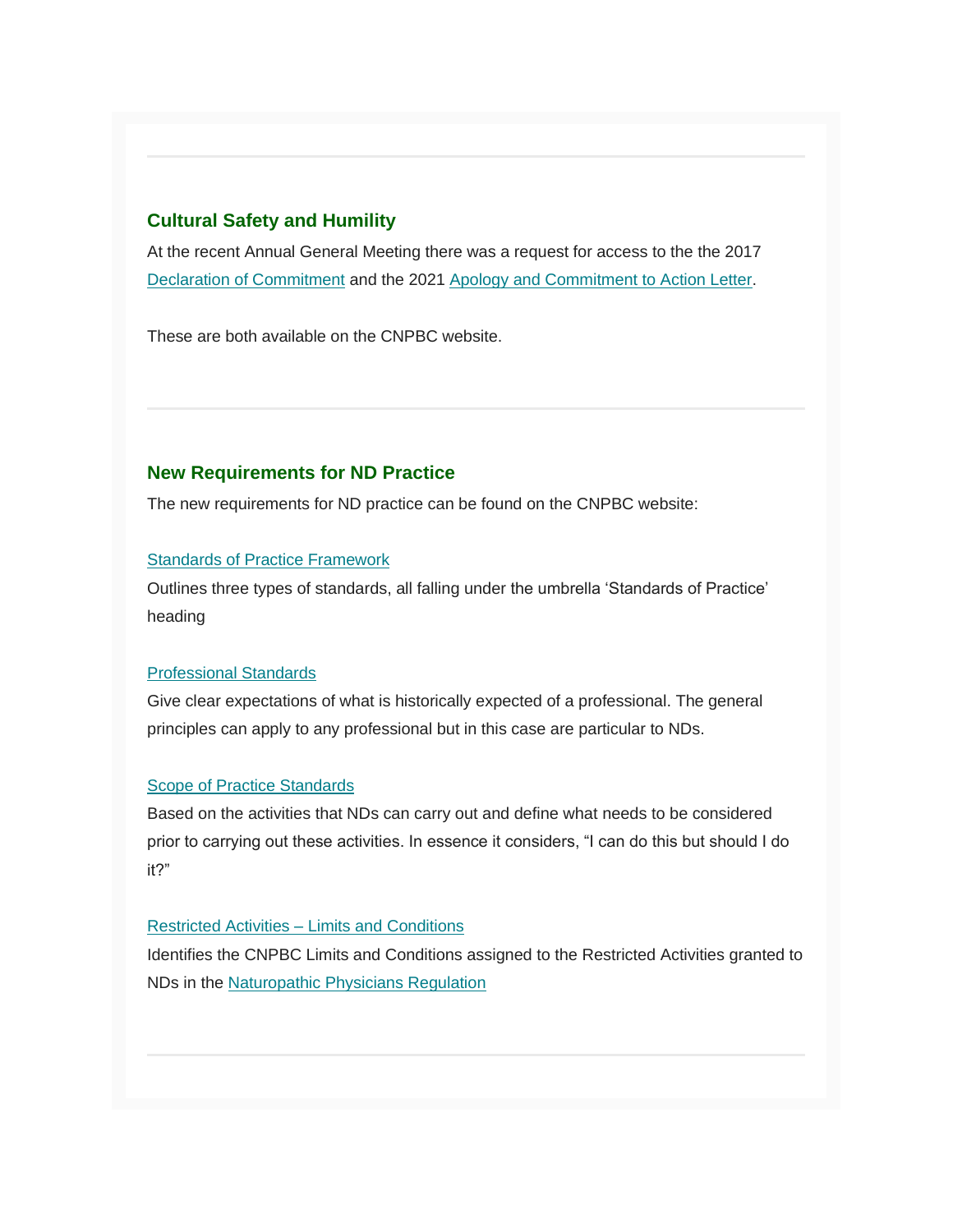

# **A Note From the Registrar**

It looks like we're finally seeing a little more of the sun and what a welcome sight it is! Just a short note this time.

First of all, thank you to everyone who attended our virtual AGM. Your attendance and participation were much appreciated. Many thanks also to the Board and Committees for their input and support.

And of course, thank you to our staff for all their help in organizing the AGM.

This newsletter provides important information that we hope you will read and find informative.

Carina Herman

*We acknowledge with respect that the land on which we gather is the unceded and traditional territories of the Coast Salish peoples -*